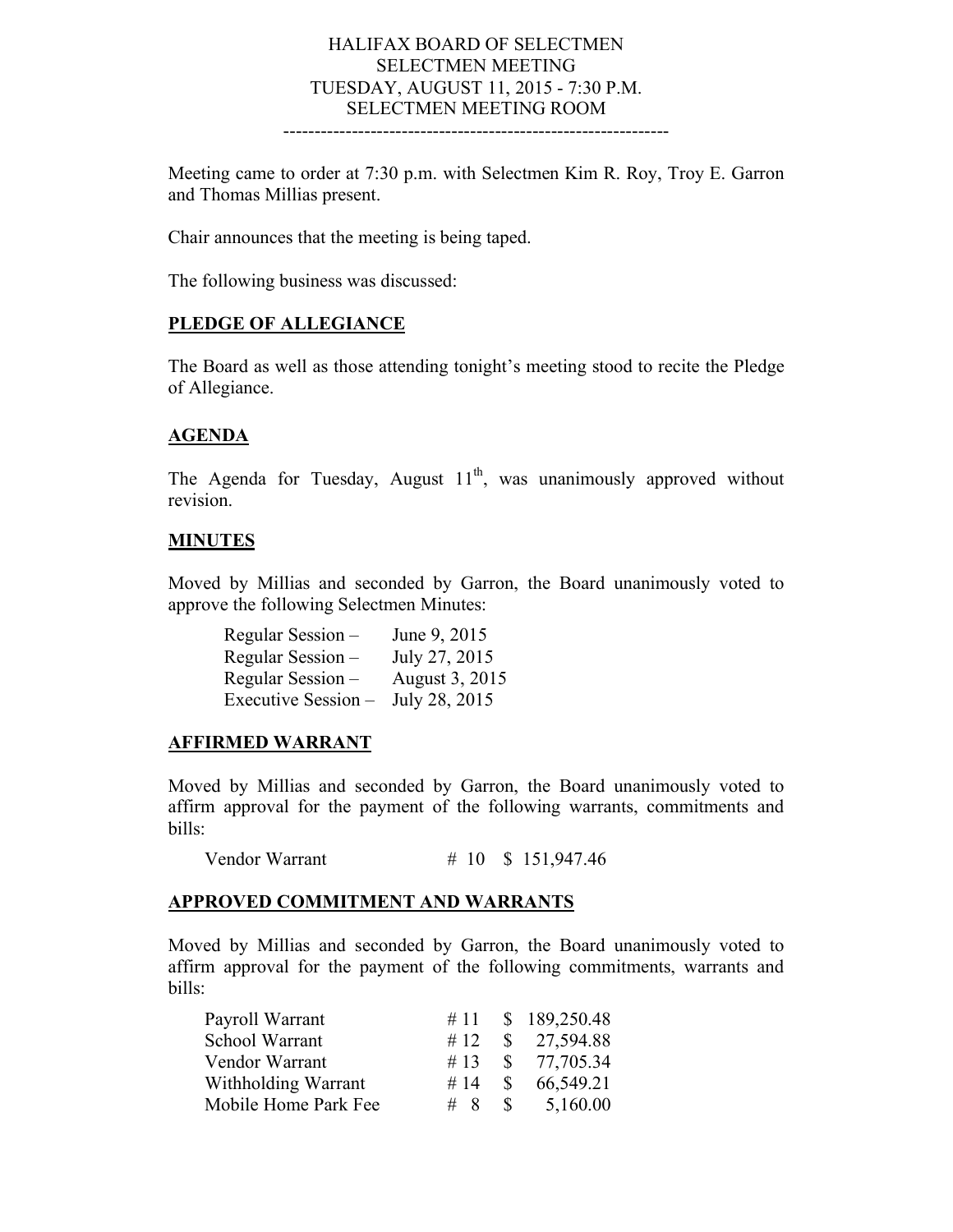Moved by Millias and seconded by Garron, the Board unanimously approved payment of the following Selectmen bills:

|                                                        |              | \$15,500.00 |
|--------------------------------------------------------|--------------|-------------|
|                                                        | $\mathbb{S}$ | 312.50      |
|                                                        | $\mathbb{S}$ | 36.66       |
| Express Newspapers (hearing notice/tax classification) | $\mathbb{S}$ | 35.00       |
|                                                        | $\mathbf{S}$ | 7.25        |
|                                                        |              |             |
|                                                        |              | \$1,496.00  |

The Board acknowledged payment to the Treasurer for the following turnovers:

| <b>TURNOVER</b> | AMOUNT |              |  |
|-----------------|--------|--------------|--|
| 2016-04         |        | \$ 31.340.49 |  |
| 2016-05         | \$     | 102.87       |  |

# **GENERAL MAIL / DISCUSSIONS**

## Office on Disability

The Annual Summit Breakfast will be on September  $18<sup>th</sup>$  at the Boston Convention and Exhibition Center. Seelig will not be attending.

## YMCA Workplace Wellness Program

The East Bridgewater Y wanted the Town to know about this program in which employees receive various discounts depending on how much the Town wants to participate. Listed below are the different levels.

Level 1

 Town does not have to take any actions; free two-week memberships; 50% off joiner fee (I don't see any reason not to do this.

 $\triangleright$  Level 2

Payroll deduction set up for memberships (see if this is doable for the Treasurer's Office) and at least 10 employees need to participate; all of the above plus 10% of memberships, wellness challenges (we could do this if we had enough participants, but check with Treasurer's Office).

Level 3

Town pays 15% of membership's dues, payroll deductions, at least 10 participate; all of the above, no joiner fee, 15% off membership dues, etc.

The selling points for the program are to lower health insurance costs (that will work only if the entire Mayflower Municipal Health Group participates) and fewer sick days (thereby saving on overtime for shifts being filled due to sick days and reduce opportunity costs because employees are working not staying home sick). Seelig does not see the Town doing Level 3 but will Seelig will talk with Treasurer's Office about Level 2 and if not, will call the "Y" about Level 1.

# Silver Lake Budget Meeting

Seelig reminded the Board of the potluck dinner at 6 p.m. and the budget discussion at 7 p.m. on this coming Thursday. Roy said that she will be attending.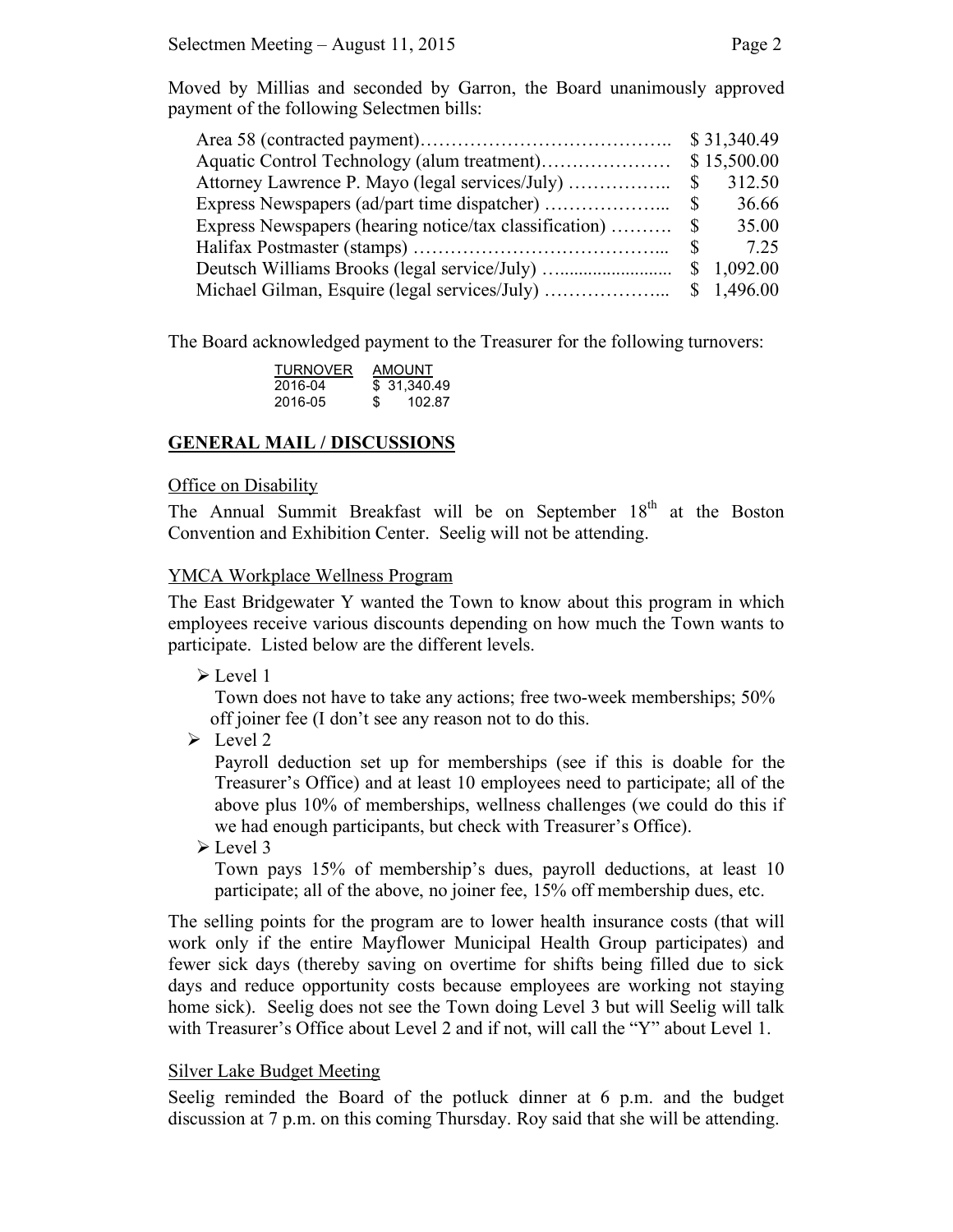## Aerial Platform Formal Announcement

Seelig wanted on the record that the town received a award in the amount \$714,210 from the Assistance to Firefighters Grant to purchase a new fire truck.

Roy expressed that the Board was very thankful for the chief and his staff for taking the time to do this grant and that this was a tremendous gift.

Garron stated that a letter be sent to the Chief for his endeavors and that we are lucky to have such a great Chief.

Moved by Garron and seconded by Millias, the Board unanimously voted to send a letter to the Fire Chief thanking him for his endeavors.

#### Silver Lake Assistant Superintendent

Christine Pruitt is the new Assistant Superintendent at Silver Lake now. She previously served as a principal in Rockland.

## Water Bond - Certification on Operation

Moved by Garron and seconded by Millias, the Board unanimously voted to sign required documentation certifying that the Town runs its own water system.

## Handicapped Access to the Elementary School Fields

There was a recent conversation on Facebook concerning handicapped access to the playing fields behind the school in connection with this year's softball Summer Smash. Pete Barone did have a golf cart available to transport people who could not make it out there from the parking lots, but the cart is not available on an everyday basis. Seelig knows and agrees with the Town's concerns about allowing vehicles on the playing fields as it is not possible to monitor them every day to determine who should have access to the fields or if they have a handicapped card. He does not have a good solution and said that there are spots but need someone to monitor who parks in them.

Roy said yes there are spots at the tennis courts but you eventually need to go on the grass to get to the fields.

#### Cultural Council Resignation – Jean Pitts

Assistant Town Accountant, Jean Pitts, has formally resigned from the Halifax Cultural Council due to a conflict of interest.

#### Authorized Signatures

Moved by Garron and seconded by Millias, the Board unanimously voted that Kim R. Roy be an authorized signer for the Youth and Recreation Trust.

Moved by Roy and seconded by Millias, the Board unanimously voted that Troy E. Garron be the primary signatory for payroll and Kim R. Roy be the secondary signatory.

#### Water Tower Meeting

There will be a meeting on august  $12<sup>th</sup>$  at 10:00 a.m.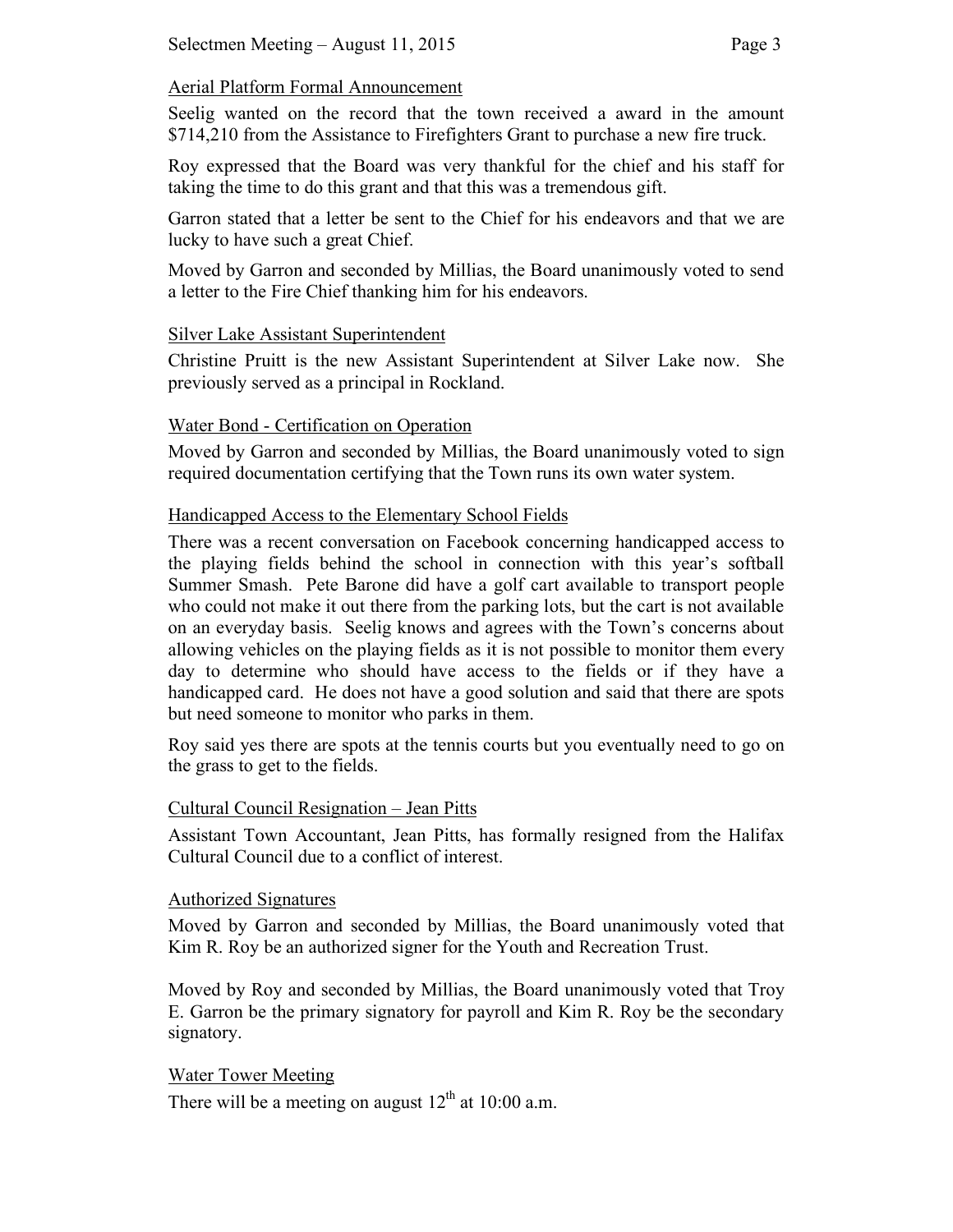# Talent Bank Form from Bob Baker

Mr. Baker has submitted a talent bank form to serve on a number of committees including the Planning Board. The office will wait to hear back from the Planning Board.

### 272 Plymouth Street Sign

The Halifax Coin Shop sign is still up. The Building Inspector has notified the owner of the property stating that it needs to be removed by or about August  $11<sup>th</sup>$ . The sign is still up as of today.

#### 320 Monponsett Street Sign

The sign that covered over the old sign has been removed (it had nothing to do with the business that is there). The old sign, however, also does not have anything to do with the business and the Building Inspector has asked that it also be removed. This has been done.

## Change of Status - Tom Millias - Retirement

Moved by Garron and seconded by Millias, the Board unanimously voted to have Roy sign the change of status form for Thomas Millias.

## Water Tower Bond - Post-Issuance Compliance

Moved by Garron and seconded by Millias, the Board unanimously voted to sign the Water Bond agreeing that they will follow the Post-Issuance Tax Compliance Procedures.

# Sarah Otten - Vehicle Damage Caused by Road Defect

Trident Insurance has denied coverage because of a number of factors (date of claim, failure to prove that any alleged road defects on Route 58 caused the damage, knowledge of driver about alleged road defects, etc.). No action needed by the Board.

#### Paint Disposal Bill

The Recycling Coordinator (Sue Johnson) recommends that the Board support S.408 which would set up a system so that people could bring back unused paint. Cost of the program would be covered through the cost of the paint. The American Coatings Association which represents 95% of U.S. paint manufacturers is in support of this bill. Seelig asked the Board if they wanted to support it.

Millias said that he does not think it works in the long run and it already is an expensive item. He thinks people will dump the paint anywhere rather than bring it back to the store for them to do.

Seelig said that Sue collects 500 gallons of paint to recycle and pays \$1,000 to do it. The Board will talk about this later this evening as Sue will be in to talk about the recycling fee.

#### S.972 - Reduce Municipal Labor Management Rights

The MMA is asking municipalities to contact their legislators asking that they oppose S. 972. This legislation would have a very negative impact on cities and towns and intrude on long-standing and widely recognized management authority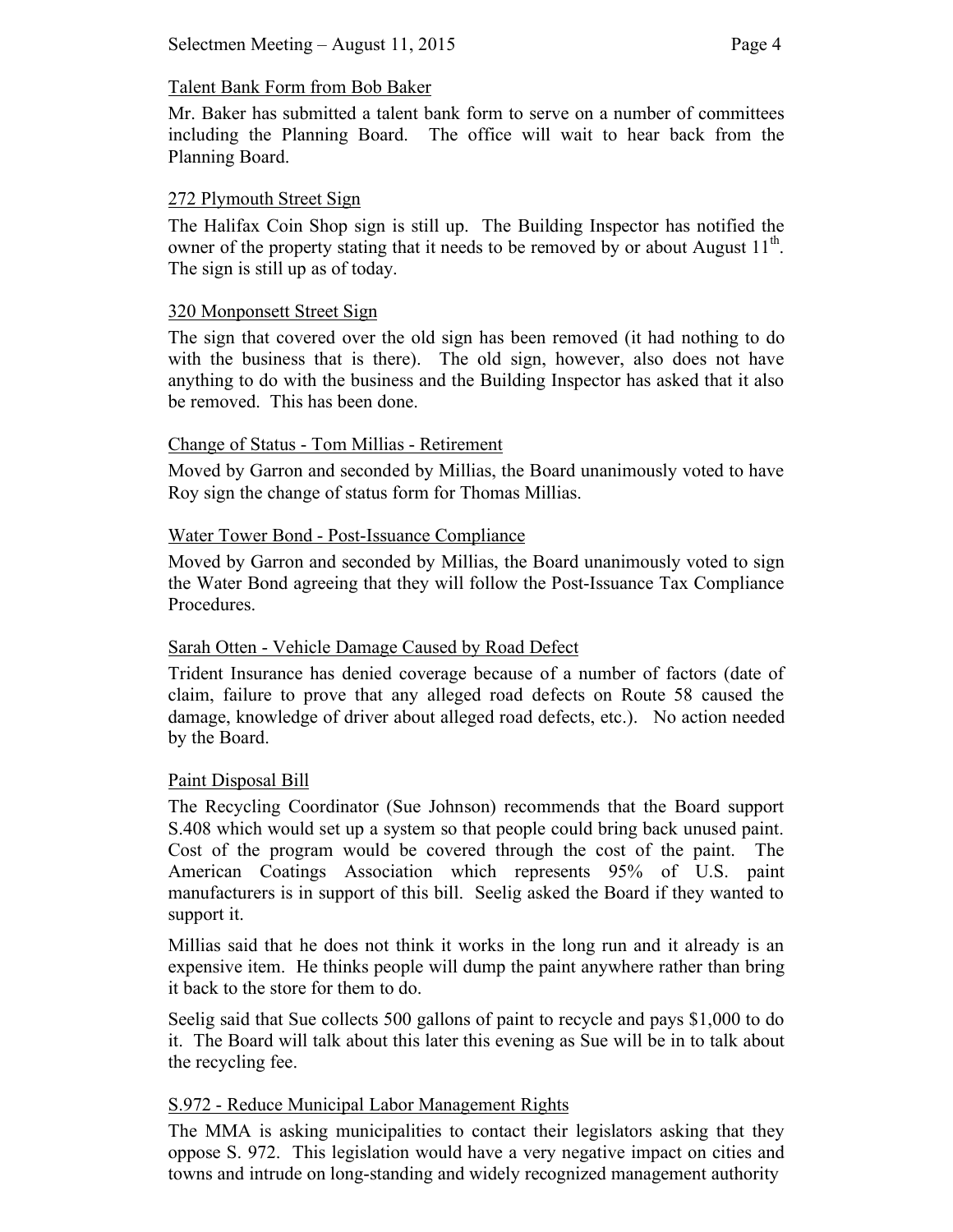and rights. The bill will change the rules governing collective bargaining between municipal employers and public safety unions, in a way that would clearly disadvantage cities and towns and undermine the public interest. Millias is not in favor of it.

Moved by Garron and seconded by Millias, the Board unanimously voted to send a letter to our legislators asking that they oppose S.972.

### Bond - Linda McCarthy - Assistant Tax Collector

Moved by Millias and seconded by Garron, the Board unanimously voted to authorize the Chair, Kim R. Roy, to sign the bond for Linda McCarthy as Assistant Tax Collector.

## Resignation Planning Board Robert Piccirilli

Robert Piccirilli has resigned from the Planning Board as he has begun his service as Building Inspector.

## Elementary School Attendance Officer Invoice

The Elementary School Committee had sent in a purchase order for an attendance officer. However, there is no attendance officer. The purchase order has been pulled and no action needed by the Board but the Town Accountant wanted to make sure that the Board was aware of this.

## Use of HOPS Playground

The Well Church has asked permission to use the HOPS playground for a church cookout on Saturday, August  $15<sup>th</sup>$  from noon to 3pm. Gas grills would be used. Playground would remain open to the public. The fire chief and Board of Health has restrictions concerning the grills that should be added to the permit. Youth and Recreation gave their okay but wanted it noted that the use of the playground is open to the public.

Garron asked where the church was located and Roy said at the Halifax Country Club and added that they have been helpful with HOPS.

Millias was concerned about the grills but as long as they adhere to the restrictions set by the fire chief he is okay as he does not want to discourage organizations from using public property for events.

Moved by Garron and seconded by Millias, the Board unanimously voted to grant permission to the Well Church to use the HOPS playground for a church cookout on Saturday, August 15 from noon to 3 p.m.

#### Problem Properties

#### *Hickory Road*

The owner said that she had not authorized usage of the property (some of the items were within the right-of-way) and would be contacting the Police Chief about filing criminal trespass charges. Seelig put up signs last week indicating that there was no trespassing and that since no one was authorized to use the property, all materials needed to be removed. He has checked the property and the chopped wood is all gone but the wood sheds and a trailer are still there and his signs have been taken down. The owner is aware of the problem and is in contact with the Police chief.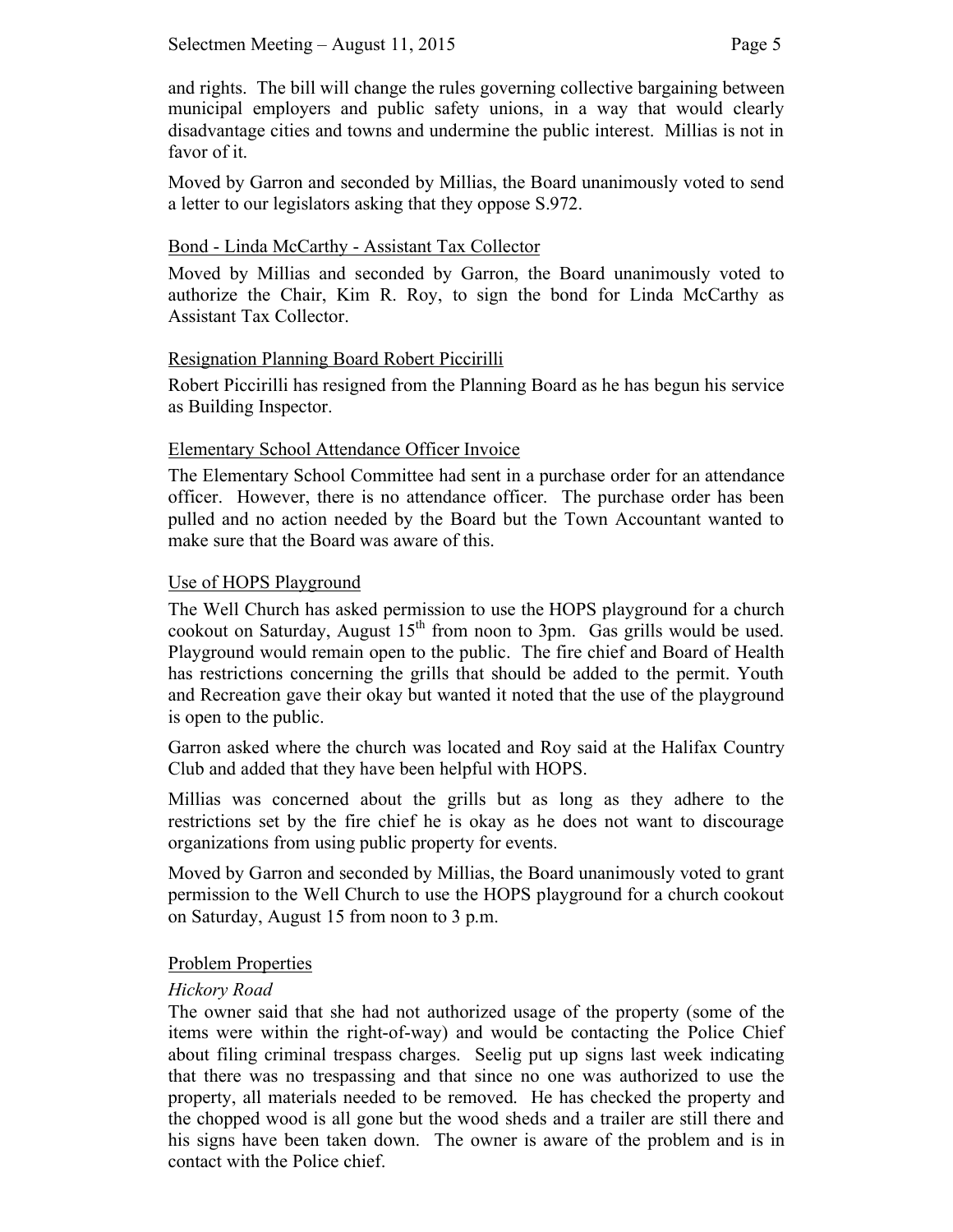## *Buttonwood Road*

The is no change at this location therefore Seelig would like to send a certified letter to the property owner indicating that the materials are within the right of way of the Town and that we will be checking back on September  $8<sup>th</sup>$  to see if there have been any changes. If there are no changes and the Board feels it is necessary we can have the materials removed by maybe the Highway Department. The Board agreed that was fair.

### *44 Hemlock Road*

The owner called yesterday and requested the Town give him until October  $1<sup>st</sup>$  to remove the vehicles as they are in the process of obtaining the title.

Garron did not want to give them another month but is willing to give them two weeks seeing as they have already been notified two weeks ago. Roy suggested September  $8<sup>th</sup>$  and Garron was okay with that date.

Moved by Millias and seconded by Garron, the Board unanimously voted to give the owner until September  $8<sup>th</sup>$  to remove the cars.

## **SCHEDULED APPOINTMENT**

## *COA and M&SBC – Discussion of COA Building*

Seelig began by saying that the Town obtained a grant of \$50,000 from the State for the construction of a new Council on Aging Building or to renovate the existing one and the idea is for us to move ahead.

Roy was pleased to say that the town has been given another great gift. She stated that in the past we have looked at other buildings for the COA and asked if there have been any formal discussions? John Campbell, member of the M&SBC, said no, we have not had any discussions but to renovate the existing building would be major renovations and cost about \$1.5 million. Seelig said the \$50,000 can be used for planning.

Roy said that whatever we go forward with, we need to get the feel of the taxpayers. Campbell said five or six weeks ago, they looked at the place where Morgans used to be. There are lots of possibilities; it was built 35-40 years ago; clean building; there have been lots of renovations; needs a new septic. There is the possibility that the owner will do all the renovations like Jack Doucette was going to do at the All Seasons (one purchase price). No matter what it will cost about 1 million dollars.

Joy Marble, COA Member, said that she was under the impression that if more money is available we can add to the \$50,000.

Roy said that a couple of years ago we hired an architect which cost \$10,000 and we never finished with him. Campbell said they can look at it some more, but where else can we go?

Roy said she is not thrilled with the old Morgan site and understands that Pope's Tavern is old, but it can be wonderful as we still will have an historical building outside and inside it will be a new building with new wiring; and have everything from soup to nuts.

Campbell said five minutes before the 2014 Town Meeting the Board of Selectmen and Finance Committee backed down and dropped the ball regarding the COA Article so this time we need to be on the same page.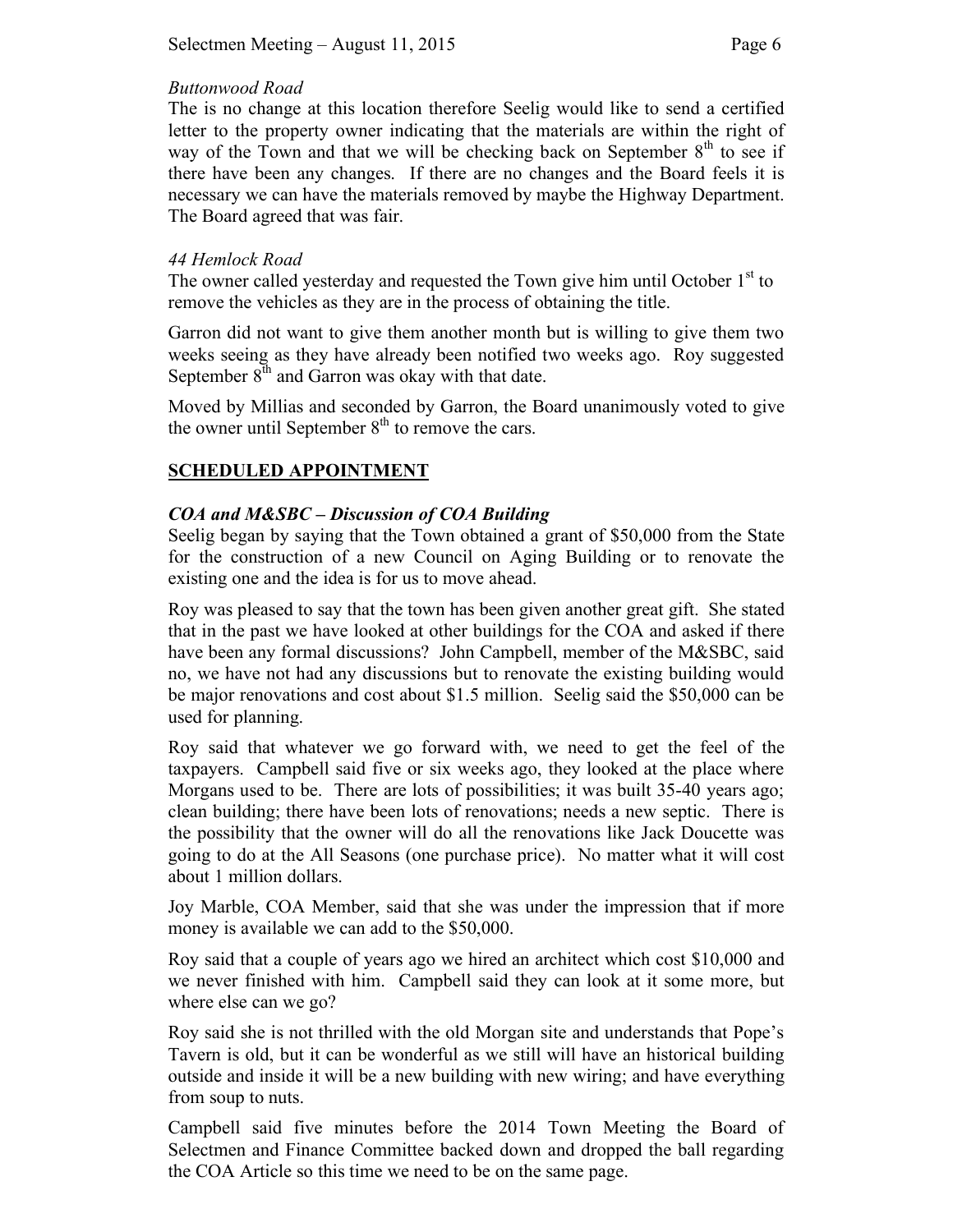Roy stated that was not the only reason why it failed. It didn't help but the Board of Selectmen did support it and she does not want to see it fail again.

Garron said we have built schools and baseball fields for the younger people of the town to use and then they are the ones who leave the town. It is the seniors who stay.

Millias thinks people would be more supportive if something is done at Pope's Tavern. The people were not in support of All Seasons because they thought that they would be taking from the tax base. We need to pick something that is doable and makes sense. The purchase of the All Season got out of control. Let's take a look at Pope's Tavern and see what can be done.

Sharon Hartz, resident and COA member, said when this was going on she started to think "how am I going to afford this?" so personally she would like to see what can be done at Pope's. She understands the young people cannot afford it either.

Josephine Schofield, resident and COA member, is concerned about the septic and parking at Pope's. This is a place that the elderly come to enjoy themselves and she likes going there.Roy said that the seniors are due to have their place and wants them to have a nice one, and not *Mickey Mouse* the building.

Another resident stated that this place provides social services for residents and they need privacy.

Marble asked why renovate knowing it is going to cost a lot of money and get it shot down. She asked it there was any town property available, or maybe do a joint center with Plympton? Roy said we never brought renovating the building to the taxpayers and if she wanted to check with Plympton, that is fine.

Garron said we have done numerous projects throughout the years and the taxpayers always said they cannot pay but the projects do get passed.Roy said there are lots of reasons why the project did not pass and that they need to get a plan going.

Campbell pointed out that you need to be on board six months before Town Meeting.

A question was asked from the audience that if we decide to do Pope's Tavern, do we have to spend more money for plans and Roy said no. Seelig again said the \$50,000 can be used for the renovation of the Pope's Tavern.

# *Town Accountant, Highway Surveyor & Recycling Coordinator – Recycling Fee Discussion*

While trash collection and bulky waste continue to generate a surplus, recycling activities lost \$18,000 in FY2015 compared to a little under \$9,000 in FY2014. This is the third straight year that recycling activities has lost money. Receipts from the sale of recycled materials was down about \$3K, center expenses were up \$4K, and office expenses were up \$2K. The number of bills that will be sent out for FY2016 will be 3,010. To cover the deficit, the fee will need to increase from \$38 to \$44. The Board will also need to consider increasing the fee some additional amount to set aside money for the next new truck years from now along with any capital planning projects for the center.

Town Accountant, Sandy Nolan, said that we have spent a lot of money from Recycling to purchase a new truck and windows at the Center and have spent money from retained earnings therefore we are proposing to raise the fee to \$50.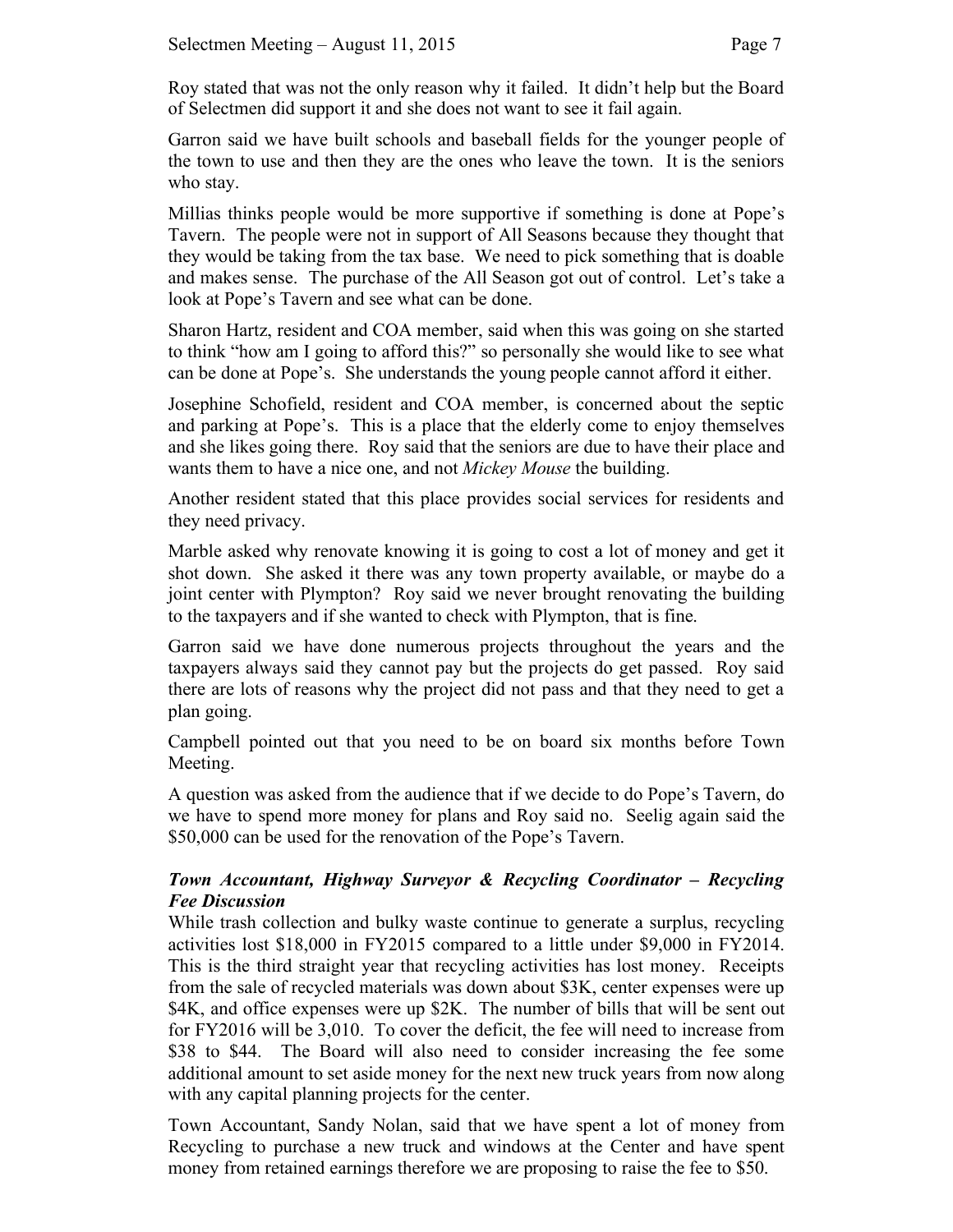Millias understood why it was reduced last year but did not think it was a good idea.

Nolan further explained that the cost of recyclables is going down and to get rid of it is costing more. We are losing money in many areas. There are projects that need to be done at the Center such as concrete slabs under the dumpsters and the parking lot.

Recycling Coordinator, Sue Johnston, said that when we go single-stream it is going to cost us more to get rid of the recycling. Nolan said e are going to wait on purchasing the new barrels because we can still use the old barrels with the new truck and maybe in time the retained earnings can help subsidize the cost. Also there is a grant that will help to purchase them.

Roy asked if a cover letter could be included with the bill as to why the recycling fee has increased and Millias suggested explaining also what single stream means.

Garron suggested having those slips available for the residents when they go to the Recycling Center.

Nolan said the bottom line is if we do not raise the fee and keep the retained earnings at a healthy level it could end up that the taxpayers would have to subsidize the recycling program.

Based on the recommendation of the Town Accountant and the Recycling Coordinator, moved by Garron and seconded by Millias, the Board unanimously voted to increase the recycling fee to \$50 for Fiscal Year 2016 and include a letter with the bills explaining the increase.

In closing Millias said he did not think they had an option.

# *Paint Disposal Bill*

Sue Johnson explained that the consumer will pay an extra  $25¢$  to  $35¢$  when they purchase paint. Garron questioned that the residents can go to the hardware store or Lowe's and they rid of it for free and she said yes.

Millias pointed out the more difficult you make it for people the more they'll dump it in their back yard.

Garron then asked if the law been passed and Johnson said no, but are looking to pass it. She said it is very expensive for us to get rid of the paint and we will no longer have to deal with it.

Roy supported the bill. Millias said he does not see it working out if the major retailers do not participate. Johnston said the small businesses will benefit because if they bring in the paint, then they will get the foot traffic in the store and they may buy something while in there.

Moved by Garron and seconded by Roy, the Board voted as follows to support the S.408 Paint Recycling legislation:

| Kim R. Roy     | Yes<br>$\sim$ 10 $\pm$ |  |
|----------------|------------------------|--|
| Troy E. Garron | - Yes                  |  |
| Thomas Millias | Abstained              |  |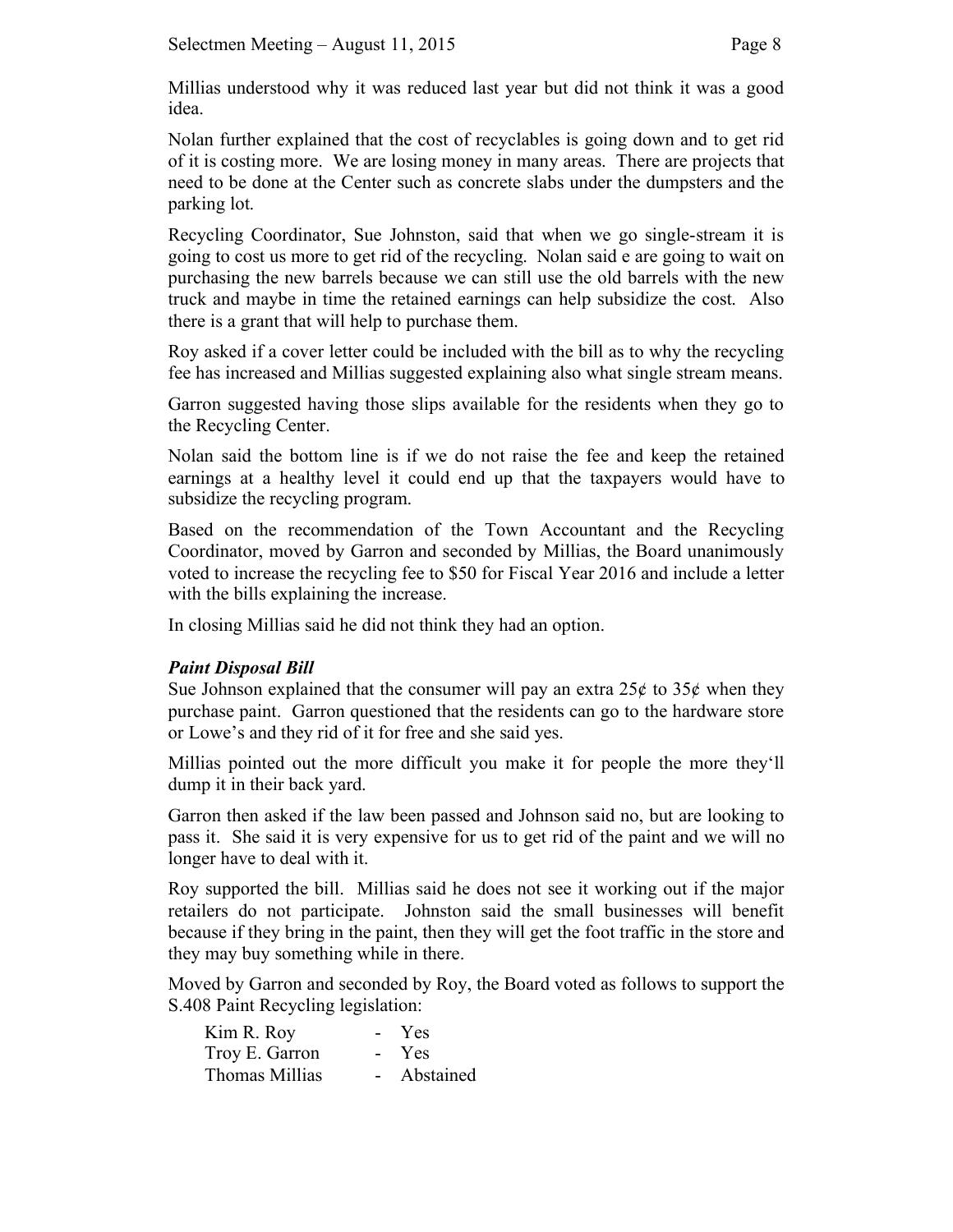# **GENERAL MAIL / DISCUSSIONS (CONTINUED)**

#### Halifax Trails

The ZBA has granted a six-month extension for the variance associated with the project. The developer will need to move the project along because a second extension cannot be granted.

#### Talent Bank Form - Halifax in Lights

Theresa Levenson is interested in serving in the Halifax in Lights committee. Seelig suggested meeting with her and the other committee member September 8<sup>th</sup> to appoint her and talk with them about the 2015 and 2016 editions.

#### Council on Aging Thank You

Dianna Umbrianna wrote to thank the COA for providing her with transportation for hr medical visits to Boston. The Board asked that a copy of the letter be given to the COA.

#### Off Duty Firefighters Assisting an Accident

Chief Viveiros wanted to recognize Firefighters Derek Coveney and Adam Flaherty for assisting an accident while off-duty on Route 44 in Plymouth. Letters have been sent to both firefighters recognizing their efforts.

#### Cemetery Deeds

Moved by Garron and seconded by Millias, the Board unanimously voted to sign three cemetery deeds.

#### Special Town Meeting

Seeing as the Town has received a grant for a new fire truck the wording of the article that was in the warrant of Annual Town Meeting (May 2015) for the truck is no longer appropriate. Seelig is recommending that the Board hold a Special Town Meeting on Tuesday, September 8 at 7:30 p.m. in the Multi-Purpose Room with an article reading:

To see if the Town will vote to transfer the sum of \$100,000 from Article 45 of the Annual Town Meeting of May 11, 2015, for the Town's matching share of the Assistance to Firefighters Grant for the purchase of an aerial firefighting platform/vehicle along with all associated costs including but not limited to renovations to the Fire Station to accommodate the vehicle, the training of members of the Halifax Fire Department in the use of the vehicle, and travel expenses to monitor the manufacture of the vehicle, inspect it, and transport it from the manufacturing facility to the Halifax Fire Department or take action thereon.

If the Board decides to hold a Special Town Meeting, the Elementary School Committee has requested that the following article be placed on the warrant:

To see if the Town will vote to transfer (about \$11,000) from Article 30 of the Annual Town Meeting of May 11, 2015, towards the purchase of a replacement telephone system at the Halifax Elementary School or take any action thereon.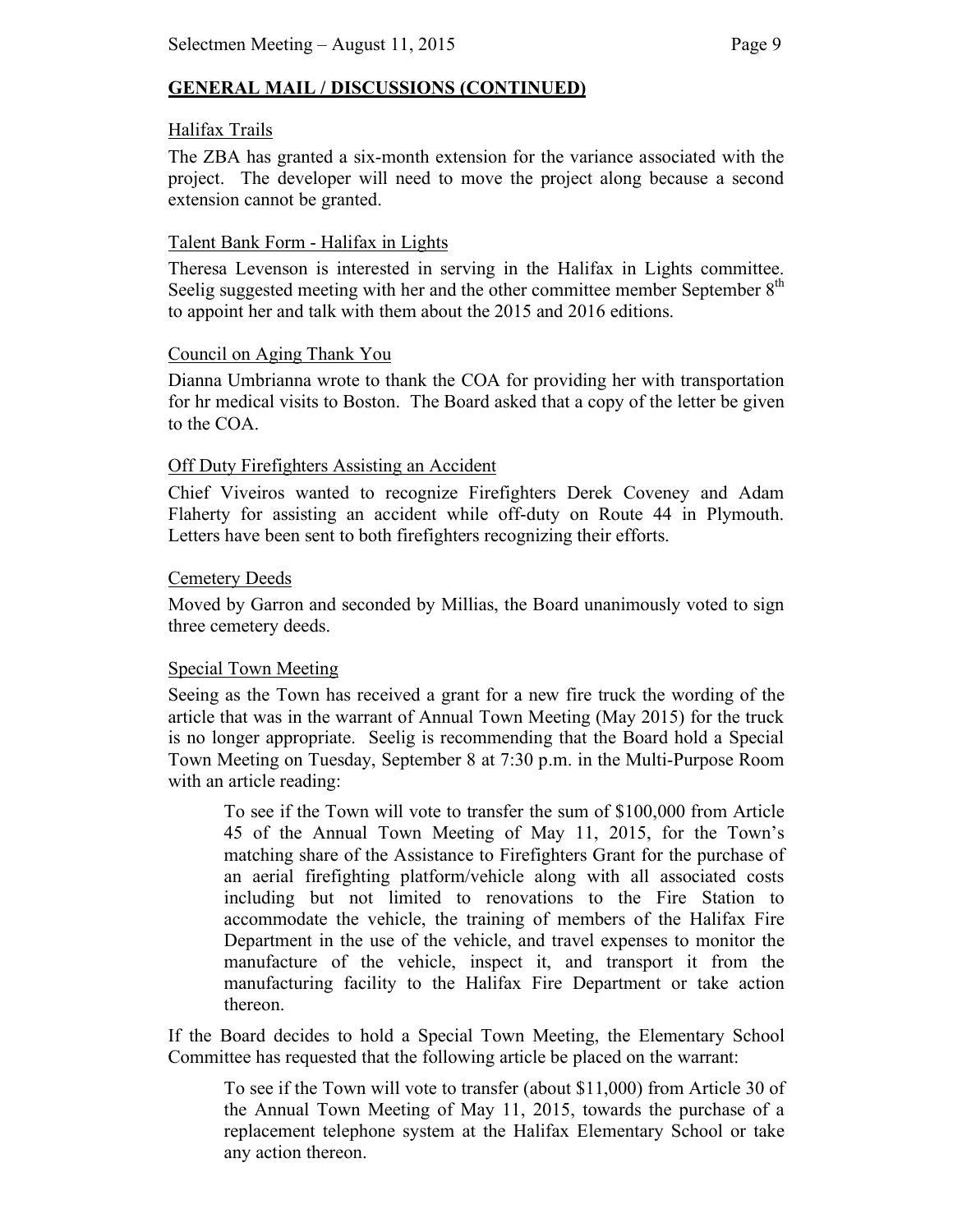In addition, the change as to how to fund the fire truck leaves money in the old article. The Board will need to decide whether to place an article on the warrant that might send the remainder back to the taxpayers:

To see if the Town will vote to transfer the sum of \$60,000 (approximately) from Article 45 of the Annual Town Meeting of May 11, 2015, to be used to reduce the tax rate or take any action thereon.

There is a conflict the School is that there is a School Committee meeting that night and Board of Selectmen has a regular scheduled meeting.

Moved by Garron and seconded by Millias, the Board unanimously voted to hold a Special Town Meeting on September  $8<sup>th</sup>$  at 7:30 p.m.

Moved by Garron and seconded by Millias, the Board unanimously voted to open the warrant.

Moved by Garron and seconded by Millias, the Board unanimously voted to place the fire truck article on the warrant.

Moved by Millias and seconded by Garron, the Board unanimously voted to place the article to reduce the tax rate on the warrant.

Moved by Millias and seconded by Garron, the Board unanimously voted to place the article to replace the telephone system at the elementary school on the warrant.

Moved by Garron and seconded by Millias, the Board unanimously voted to close the warrant.

#### Junk Cars on Thompson & Summit Street

An anonymous resident wrote with a list of properties with apparently junk vehicles including some with just one junk vehicle on the property.

The by-law states:

No junk motor vehicles, as defined herein, shall be parked or stored on any lot in any district other than in a completely enclosed building, provided that one (1) such vehicle may be kept behind the building line of the principal structure in any side or rear yard which cannot be viewed from a way, public park or public beach.

With properties with one junk vehicle, the vehicle must be placed so as not to be seen from the road. There are a large number of properties that are in violation of this by-law, but Seelig has not tried to actively enforce it. However, with the complaint he is bound to follow-up on it.

Seelig will look into this and bring back to the Board on September  $8<sup>th</sup>$ .

#### Public Records Act

The Legislature is discussing various proposals about the public records law. Seelig's understanding is that the discussion will continue into September, but the Board may wish to state its views. Board will re-visit this on August  $18<sup>th</sup>$ .

#### Monponsett/Brockton Dam

Seelig sent letters to Brockton Water Commission, Mayor Carpenter, and the Brockton City Council. If he does not receive any replies by August  $11<sup>th</sup>$ , he plans on trying to set up a presentation about the Brockton Dam at the Brockton Public Library.